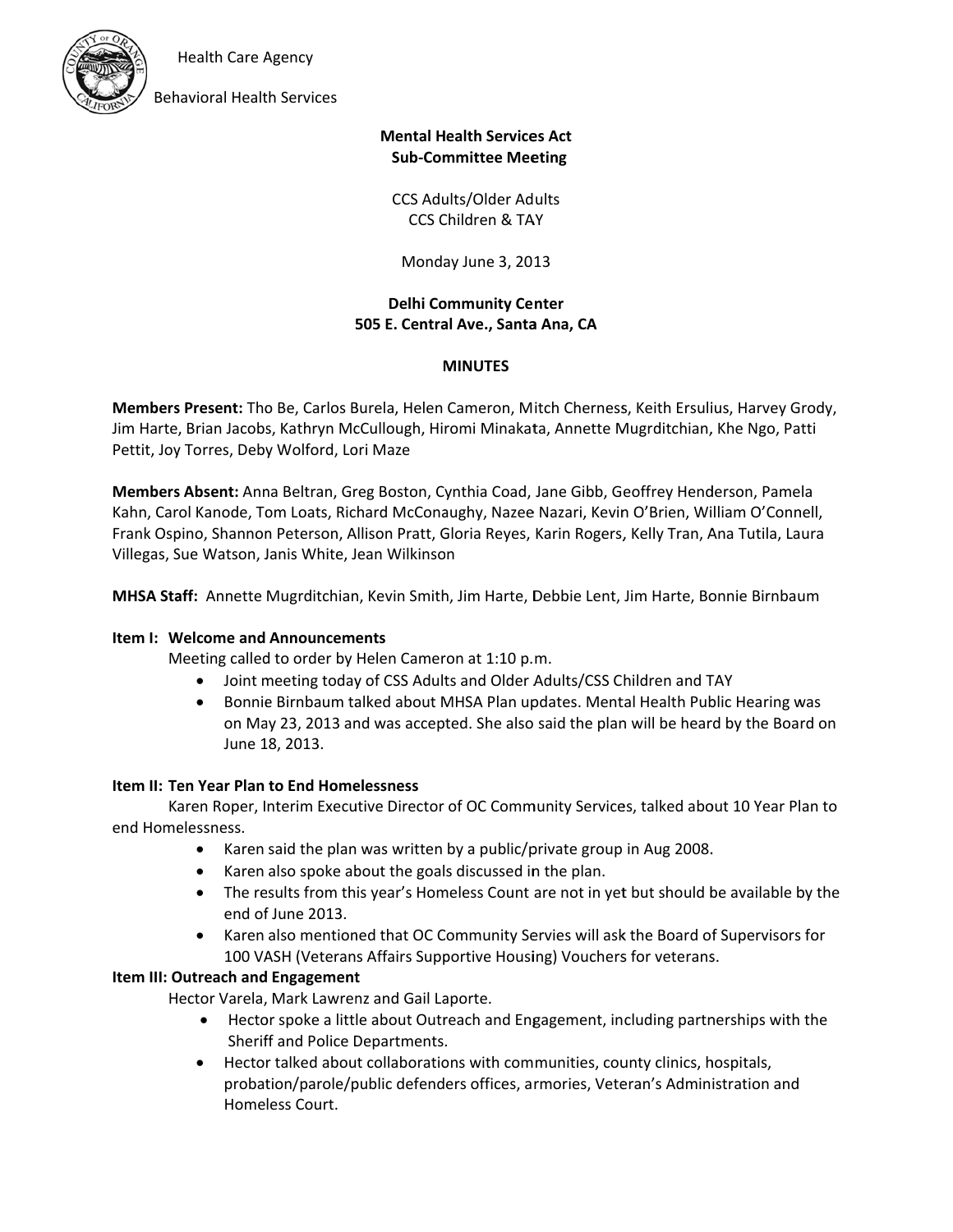- Mark Lawrenz, spoke about the REACH program. He explained how REACH used to be part of Alcohol and Drug Abuse Services but is now part of Prevention and Early Intervention Division.
- Gail talked about contracted Outreach & Engagement services.
- There has been an issue regarding phone coverage at the Outreach and Engagement Office. Hector explained that they are currently recruiting staff to fill the Office Tech position so phones will be manned during business hours.

### **Item IV: Data Outcomes**

Keith Erselius

Keith talked about outcomes of Adult Full Service Partnerships on homelessness.

#### **Item V: Questions/Comments**

None

**Item VI: Meeting Adjourned at 2:45pm.**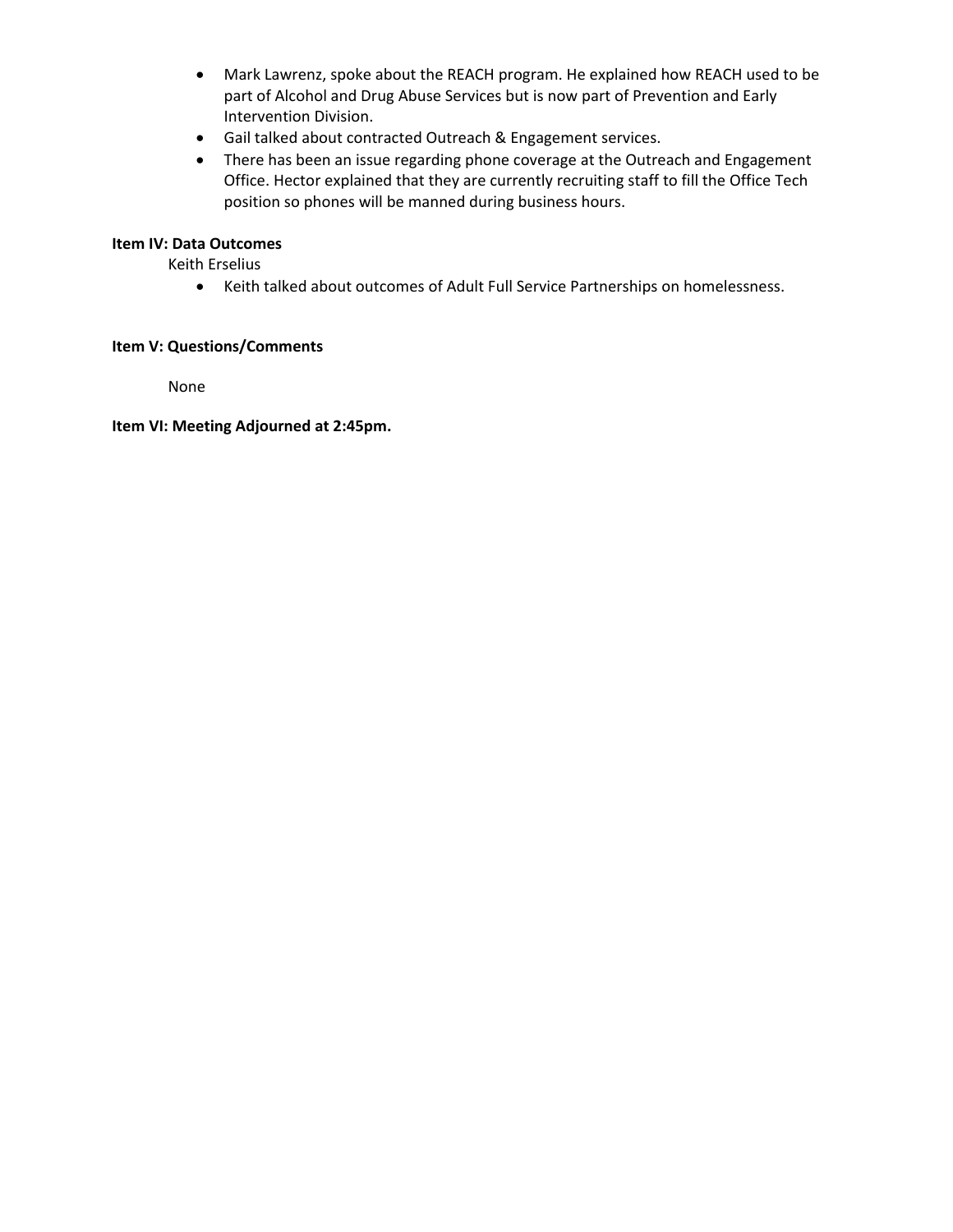# **PEI Subcommittee Meeting**

# **June 3rd, 2013**

# **Delhi Community Center, Santa Ana, CA.**

### **Minutes**

**Members present:** Chris Bieber, Denise Cuellar, Patricia Boortz, Theresa Boyd, Maria Carrillo, William Gonzalez, Amy Grindrod, Cheryl Hart, Alyce Mastrianni, Belinda Mcleese, Richard McConaughy, Nazee Nazari, Brett O'brien, William O'Connell's Rep., Maureen Robles, Greg Swift, Jean Wilkinson, Deby Wolford, Calvin Nguyen,

**Members absent:** Steve Bush, Paul Cho, Ray Gallagher Hala Hazini, Erik Handler, Carol Kanode, Paul Leon, Nomi Lonky, Brian Maser, Tricia Nguyen, Mary O'Connor, Frank Ospino, Devin Petersen, Janice White, Dave Bridgewaters, Julian Rodriguez, Linda Smith, Donald Sharps, Kelly Tran, Daria Waetjen, Sue Watson, Janis White, Gregory Wright,

**Staff:** Negar Doroudian, Karla Amezquita, Benny Luna, Hanna Ngo, Lupe Montoya

### **Item I: Call to order**

Subcommittee Meeting called to order at 1:15 p.m.

### **Item II. Introductions**

Chris Bieber introduced Lyn Morris from Didi Hirsch Mental Health Services.

## **Item III. Didi Hirsch presentation on Suicide Prevention Initiative**

Lyn Morris spoke about MHSA, CalMHSA and the suicide prevention services at Didi Hirsch.

She provided an overview of the Suicide Prevention program. Please refer to the ppt. presentation.

Language interpretation services are available at all times on the crisis hotline.

For questions, email Lyn Morris at lmorris@didihirsch.org or call her at (310) 895- 2305.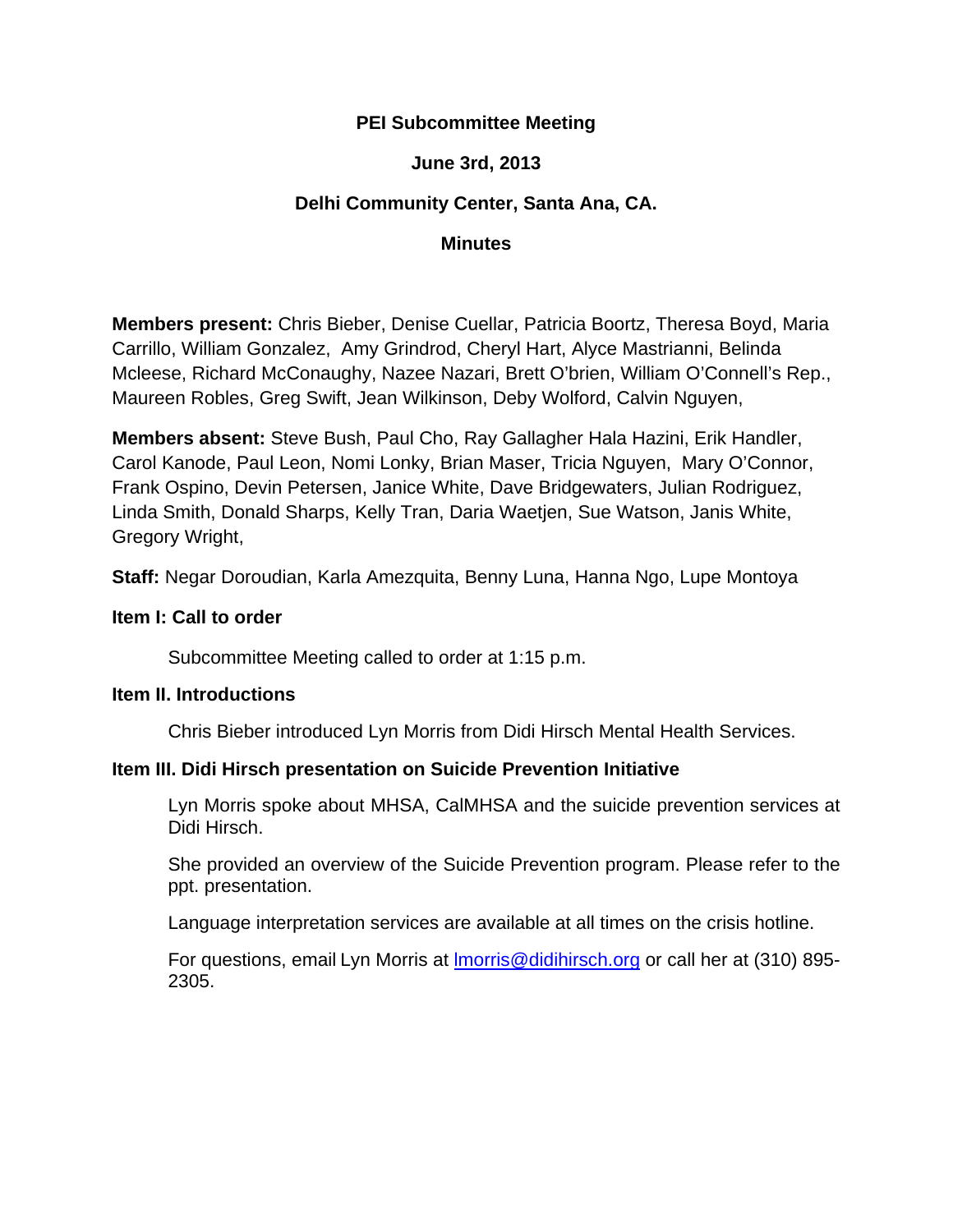## **Item IV. Parent to Parent Educational Program Presentation**

Michael Bardot spoke about the Parent to Parent program. Please refer to the ppt. presentation.

For questions write to: Sadhna Matai, Program Director at

smatai@brightfutures4kids.org or call him at 714-955-6501or go to

www.p2p.brightfutures4kids.org

## **Item V. Questions/Comments**

Members can email their comments and concerns to MHSAPrevention@ochca.com

### **Item VI. Adjournment:**

Jenny Qian adjourned the meeting at 2:30 p.m.

**The Next Subcommittee meeting will be held on August 5th, 2013 at the Delhi Community Center.**